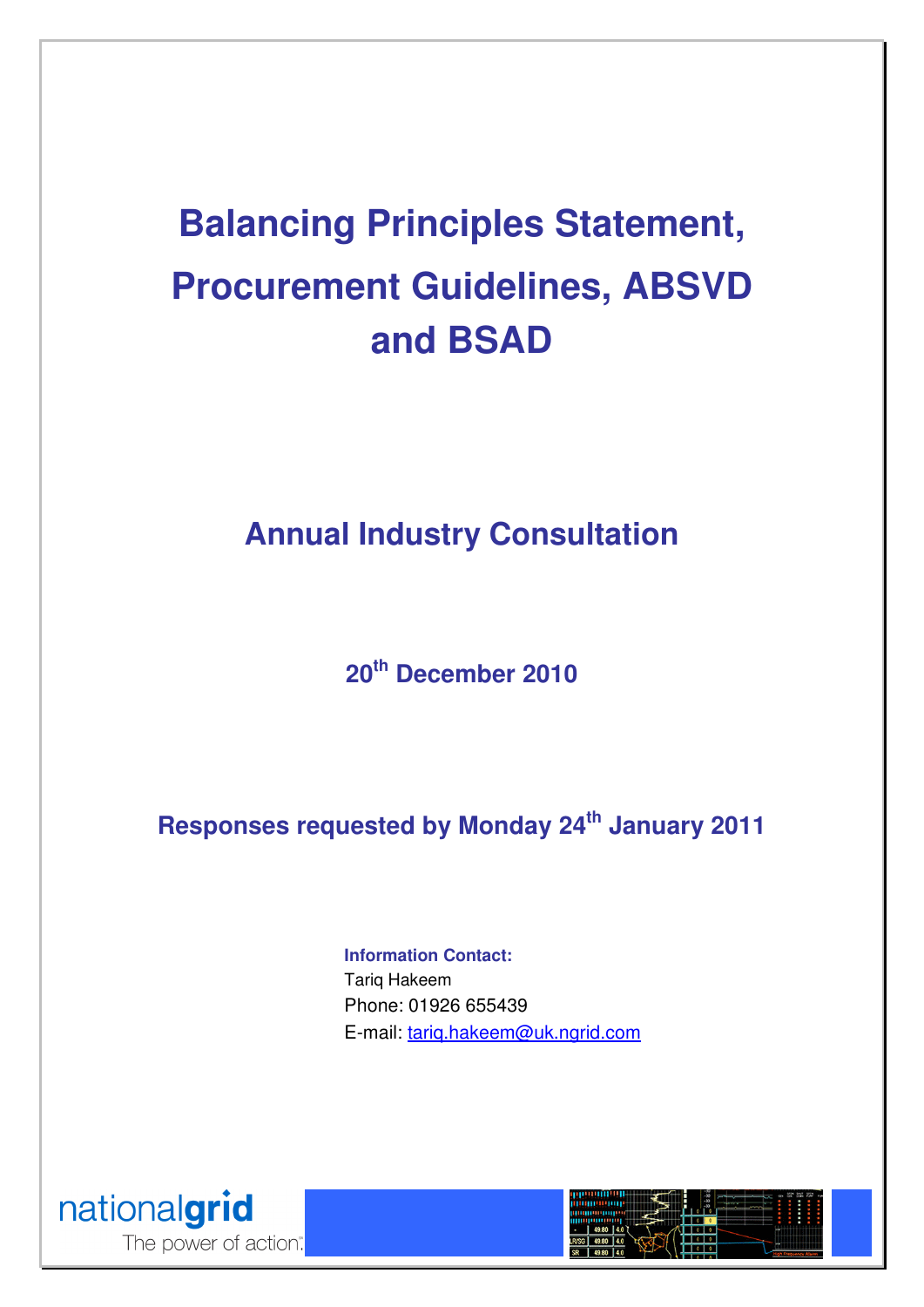

#### **CONTENTS**

| 1              |                                                                  |  |  |
|----------------|------------------------------------------------------------------|--|--|
| $\overline{2}$ |                                                                  |  |  |
| 3              |                                                                  |  |  |
| 4              |                                                                  |  |  |
| 5              | PROPOSED CHANGES TO THE APPLICABLE BALANCING SERVICES VOLUME     |  |  |
| 6              | PROPOSED CHANGES TO BALANCING SERVICES ADJUSTMENT DATA (BSAD).13 |  |  |
| 7              |                                                                  |  |  |
| 8              |                                                                  |  |  |
|                | 8.1<br>8.2<br>8.3<br>8.4                                         |  |  |
| 9              |                                                                  |  |  |
| 10             |                                                                  |  |  |
| 11             | APPENDIX B MARKED-UP PROCUREMENT GUIDELINES FOR PROPOSED         |  |  |
|                | 12 APPENDIX C MARKED-UP ABSVD FOR PROPOSED CHANGES 18            |  |  |
|                |                                                                  |  |  |
|                |                                                                  |  |  |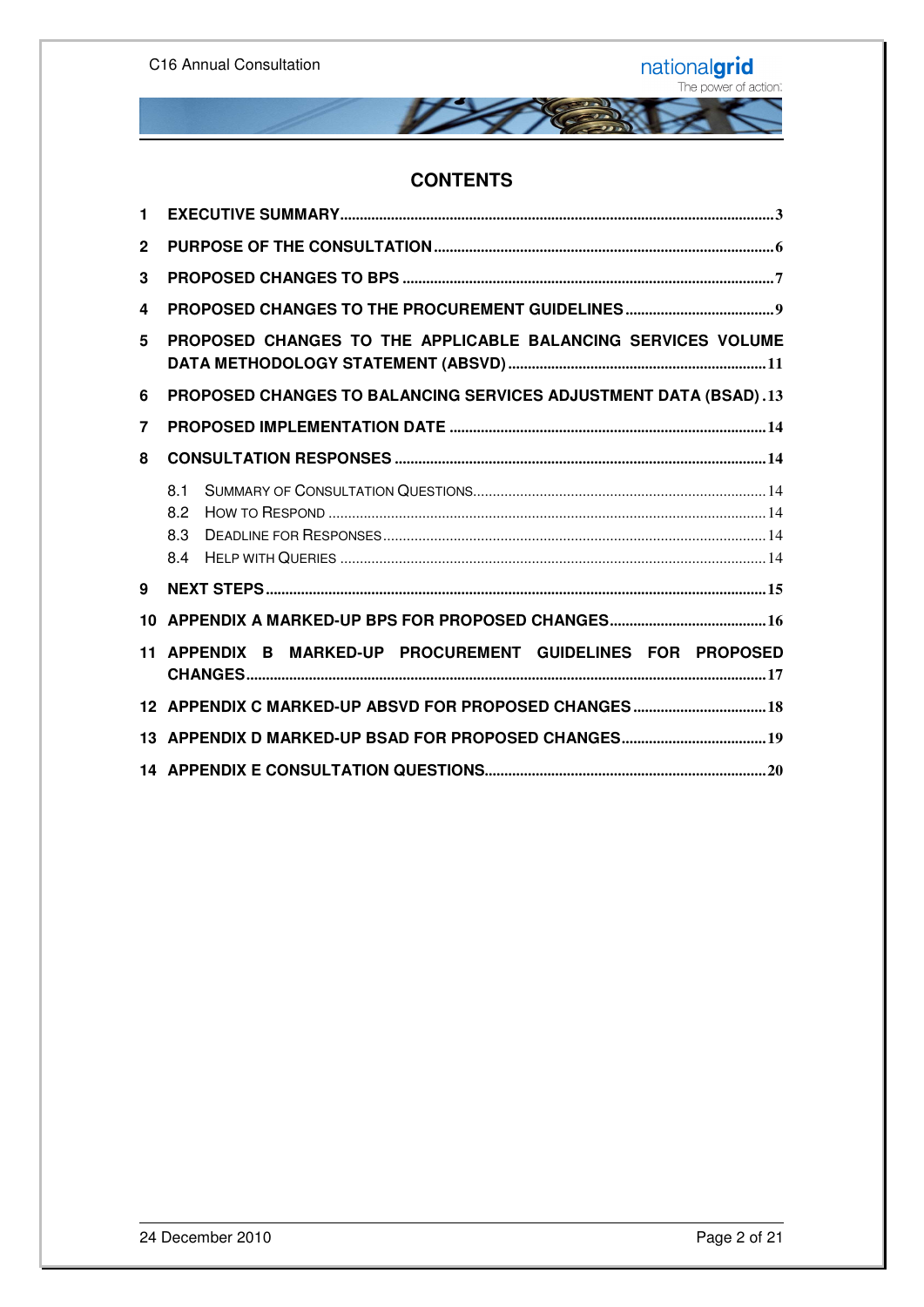

### **1 Executive Summary**

#### **Purpose of this document**

National Grid is conducting an annual review of the Balancing Principles Statement (BPS), Procurement Guidelines (PGs), Applicable Balancing Services Volumes Data Methodology Statement (ABSVD) and Balancing Services Adjustment Data (BSAD) as required by Standard Condition 16 (C16) of its Electricity Transmission License.

National Grid is proposing the following changes to the documents:

- BPS Deletion and rewrite of section 9 to clarify and simplify
- PGs Insertion of Constraint Management Services and some housekeeping changes
- ABSVD Addition of a fast de-load service and some housekeeping changes
- BSAD Housekeeping changes

The changes proposed to the four documents are detailed in sections 3 to 6 of this document.

This consultation seeks industry views on the proposed changes in the BPS, PGs, ABSVD and BSAD documents. National Grid also invites views on any other aspects of the BPS, PGs, ABSVD, and BSAD documents.

#### **Consultation Process**

The proposed changes to the BPS, PG, ABSVD and BSAD are attached to this consultation in Appendix A, B, C and D respectively. The consultation document is available on National Grid's website and can be accessed by using the following link:

http://www.nationalgrid.com/uk/Electricity/Balancing/consultations/.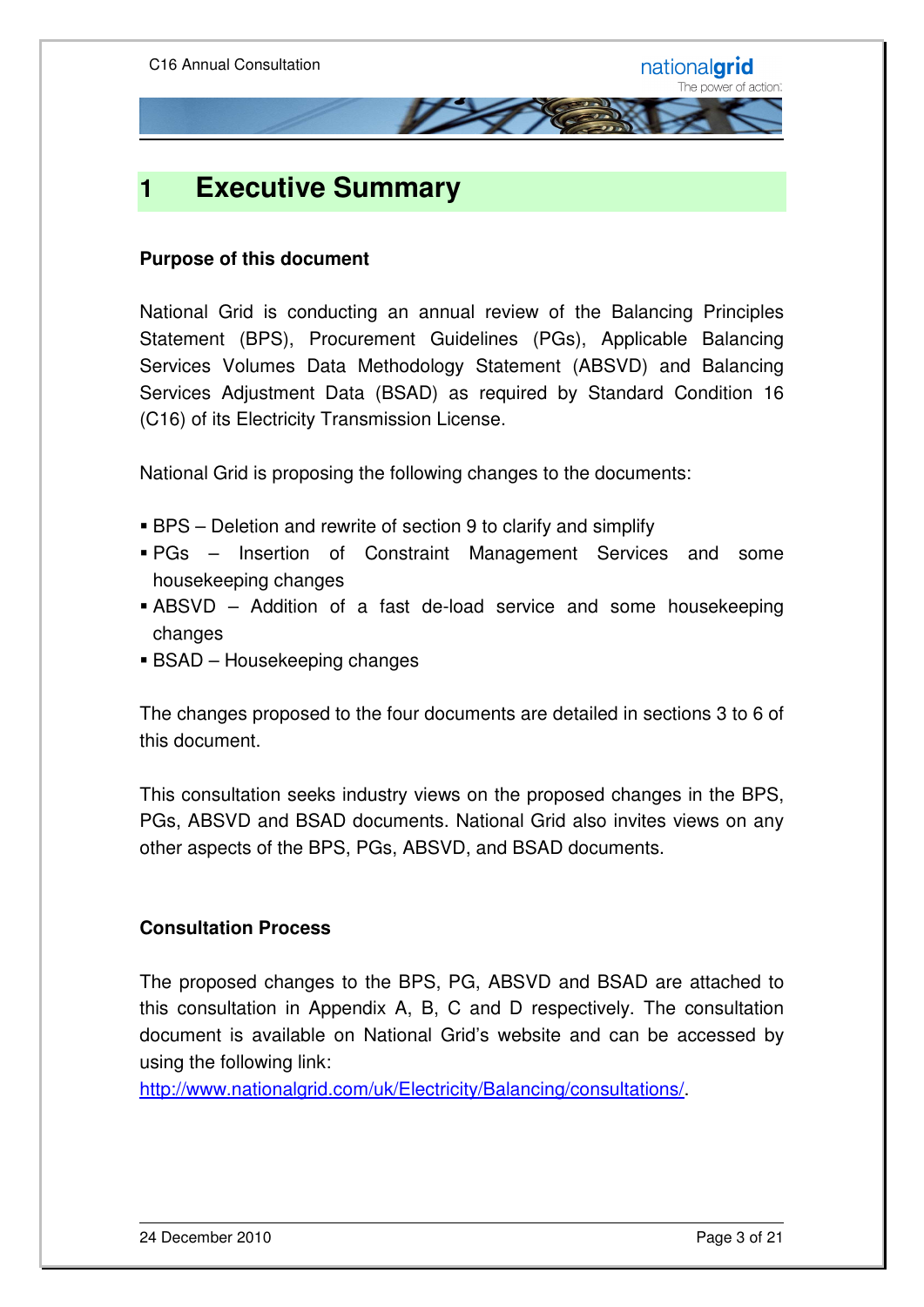Following receipt of responses to this consultation, National Grid will prepare and submit a report (in accordance with Licence Condition C16 paragraph 8) to the Authority. The industry responses and the consultation report will be published on the above link.

The current version of the BPS, PG, ABSVD, and BSAD can be found at the following link:

http://www.nationalgrid.com/uk/Electricity/Balancing/transmissionlicensestate ments/

#### **Consultation Timescales**

In accordance with Licence Condition C16, the consultation period will be at least 28 days. Therefore the consultation timetable is as follows:

Consultation published Monday 20<sup>th</sup> December 2010 Closing date for responses Monday 24<sup>th</sup> January 2011

Consultation Report to the Authority No later than Monday 31<sup>st</sup> January 2011

#### **How to respond**

The consultation questions are summarised in a proforma in Appendix E. Please complete the proforma and send your responses to balancingservices@uk.ngrid.com by Monday 24<sup>th</sup> January 2011.

#### **Enquiries**

If you wish to discuss any aspect of this document, please contact Tariq Hakeem by emailing tarig.hakeem@uk.ngrid.com or telephoning 01926 655439.

#### **Document Structure**

The remainder of this document is structured as follows:

- Purpose of the consultation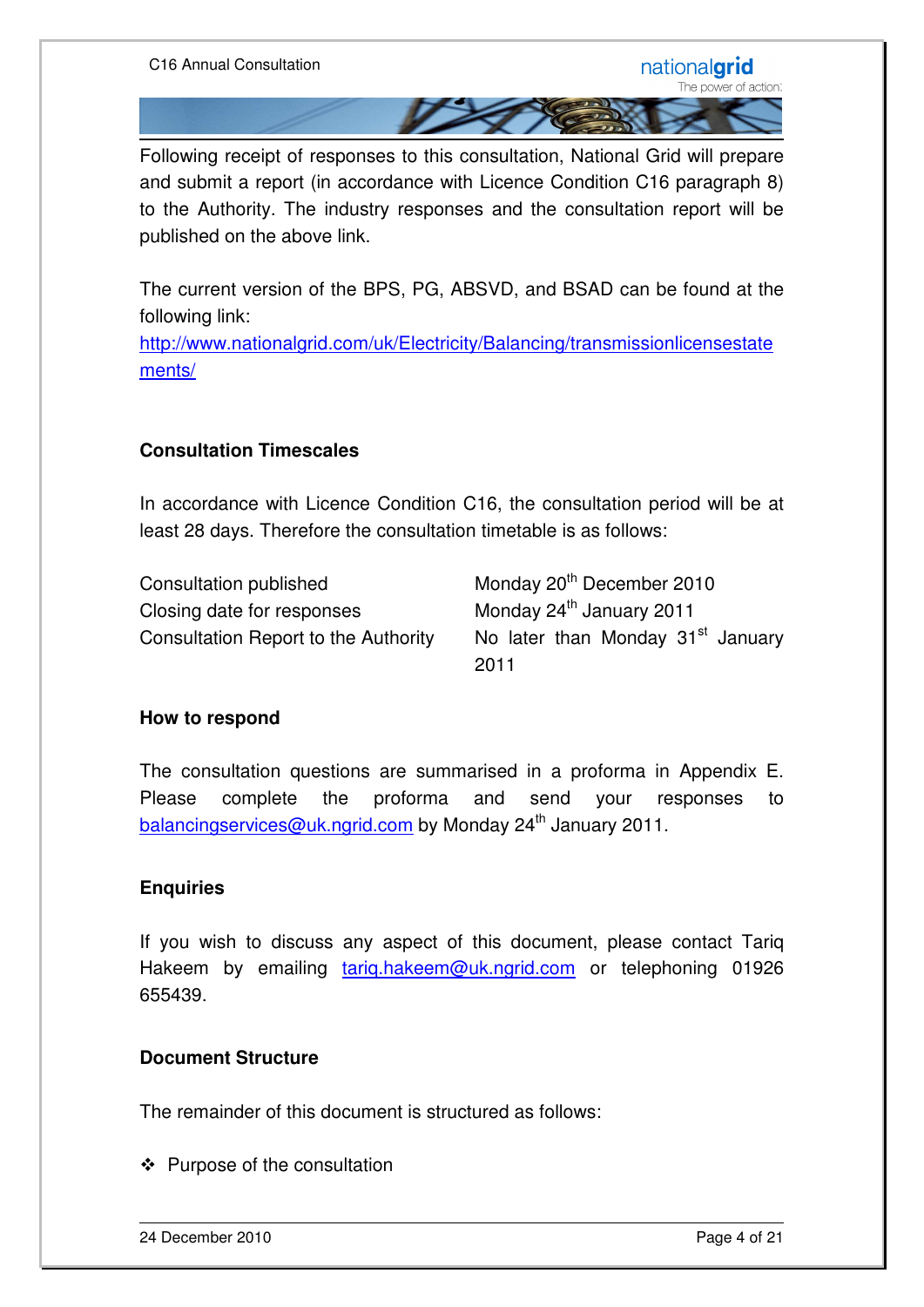



- Proposed changes
- Proposed implementation date
- Consultation responses
- Next steps
- Appendices
	- A. Marked-up BPS for proposed changes
	- B. Marked-up PGs with proposed changes
	- C. Marked-up ABSVD with proposed changes
	- D. Marked-up BSAD with proposed changes
	- E. Consultation Questions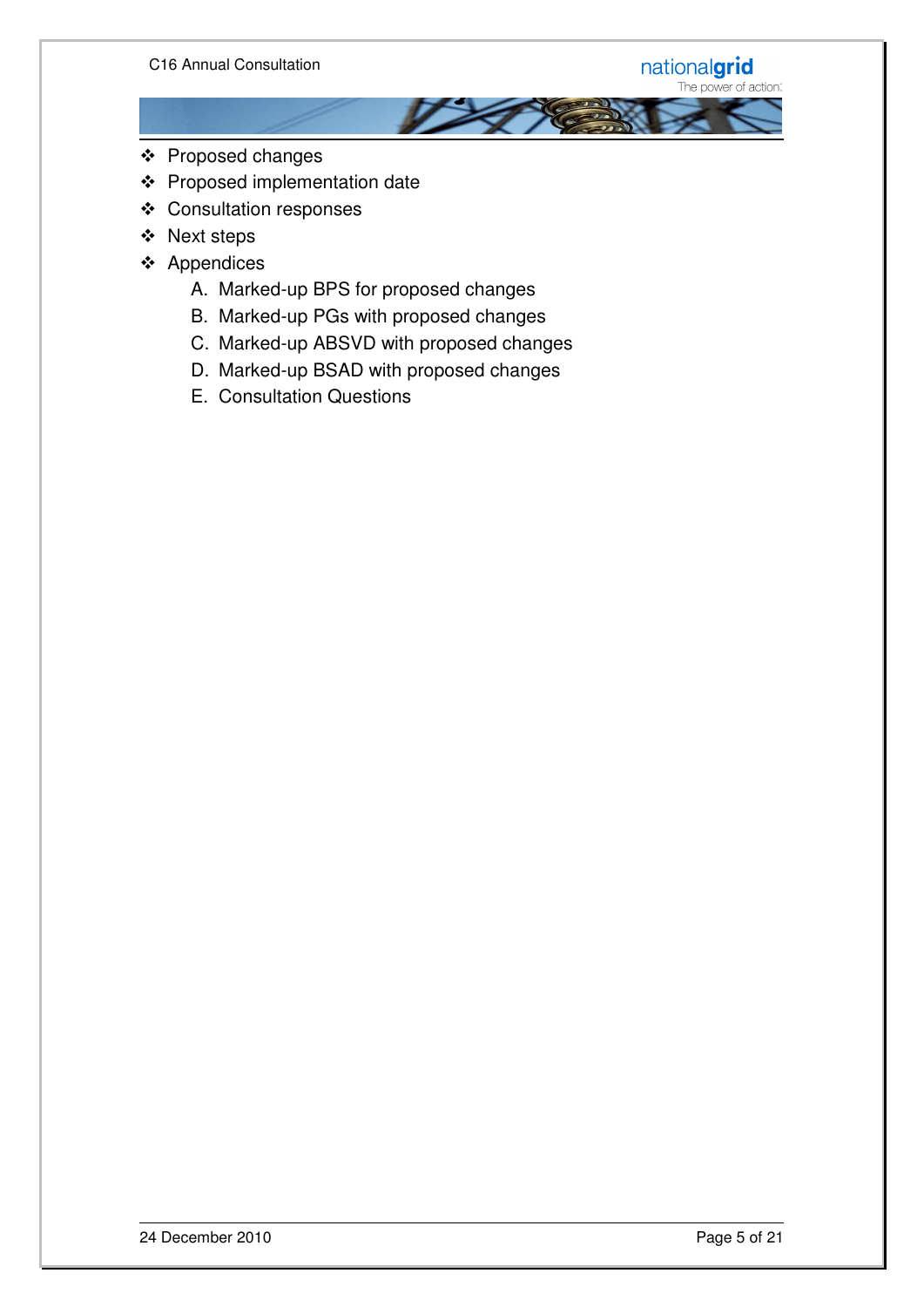### **2 Purpose of the Consultation**

In accordance with its license obligations under Standard Condition C16, National Grid is required to carry out an annual review of the Balancing Principles Statement (BPS), Procurement Guidelines (PGs), Applicable Balancing Services Volumes Data Methodology (ABSVD) and Balancing Services Adjustment Data (BSAD) and if appropriate, to propose changes to these documents.

The main purpose of the annual consultation is to keep PGs, BPS, ABSVD and BSAD up to date by seeking industry views on any proposed changes. These changes can only become effective if they are approved by the authority.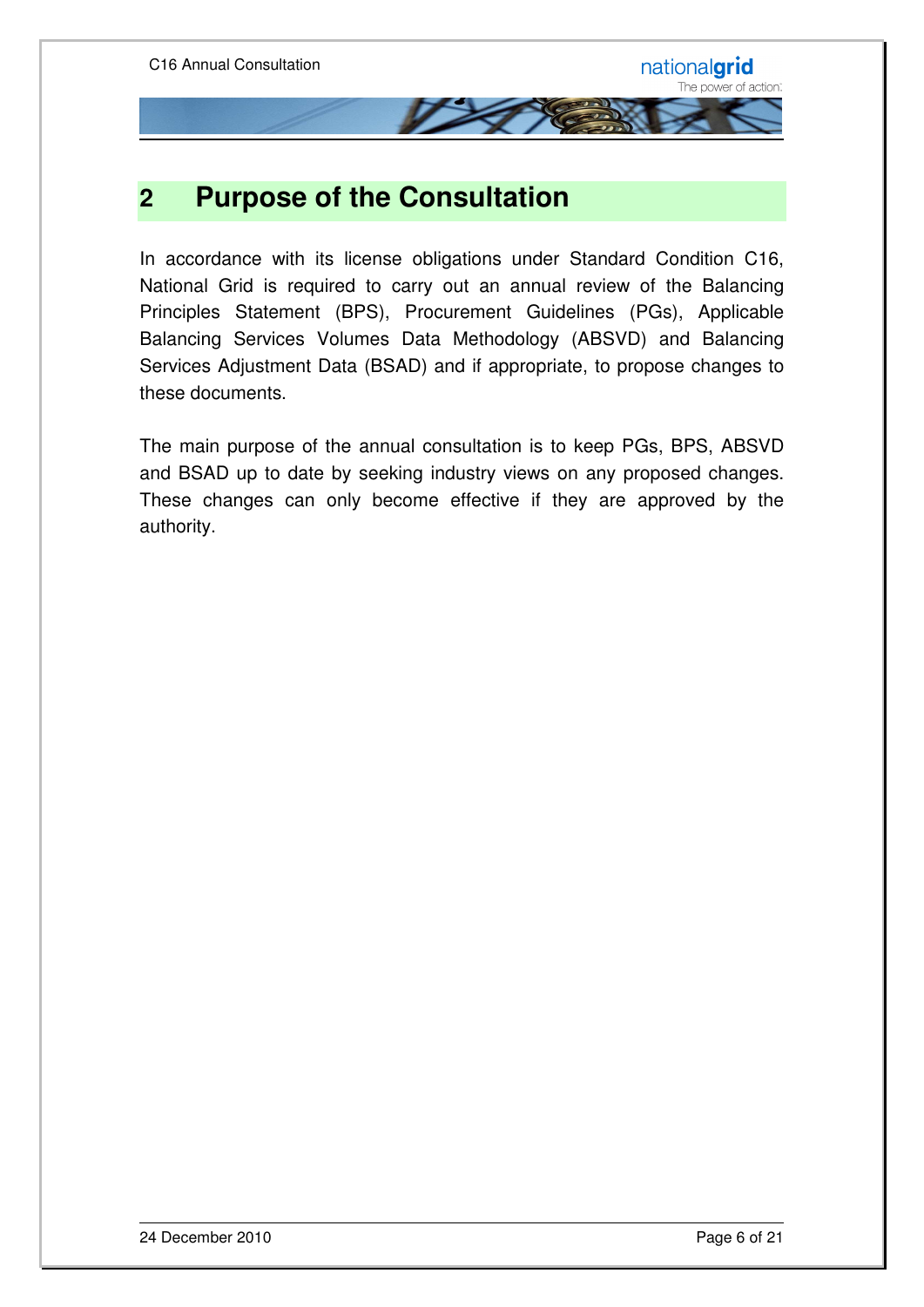

### **3 Proposed Changes to BPS**

Currently, section 9 refers to unwinding of BOAs issued beyond the wall. However, in practise, BOAs cannot be issued beyond the existing BM window although a BOA within the existing window may be extended when the next BM window is reached. The change proposed to the BPS is to clarify this distinction and simplify the text of Section 9.

| Section   | Change                                                                                                                                                                                                                                                                                           |                                   |
|-----------|--------------------------------------------------------------------------------------------------------------------------------------------------------------------------------------------------------------------------------------------------------------------------------------------------|-----------------------------------|
| Section 9 | Delete: 9 Cancelling of<br><b>BOAs that extend</b><br>beyond the wall<br>The unwinding of BOAs<br>that are issued beyond                                                                                                                                                                         | Deletion of Section 9             |
|           | the wall will be in line<br>with that of standard<br>BOA.BOAs<br>that<br>are<br>issued beyond the wall<br>will<br>be cancelled<br>by<br>returning the BMU to its<br><b>PN</b><br>in<br>line<br>with<br>submitted<br>dynamics<br>taking into consideration<br>any applicable<br>price<br>changes. |                                   |
| Section 9 | Insert: 9 BOAs<br>returning BMUs to PN<br>(for BMUs that have<br>been BOAed up to the<br>wall)<br>BMUs that have been<br>BOAed up to the wall<br>will be returned to PN,<br>when the BM window                                                                                                   | Insertion of revised<br>section 9 |

#### Table 1 – Proposed BPS changes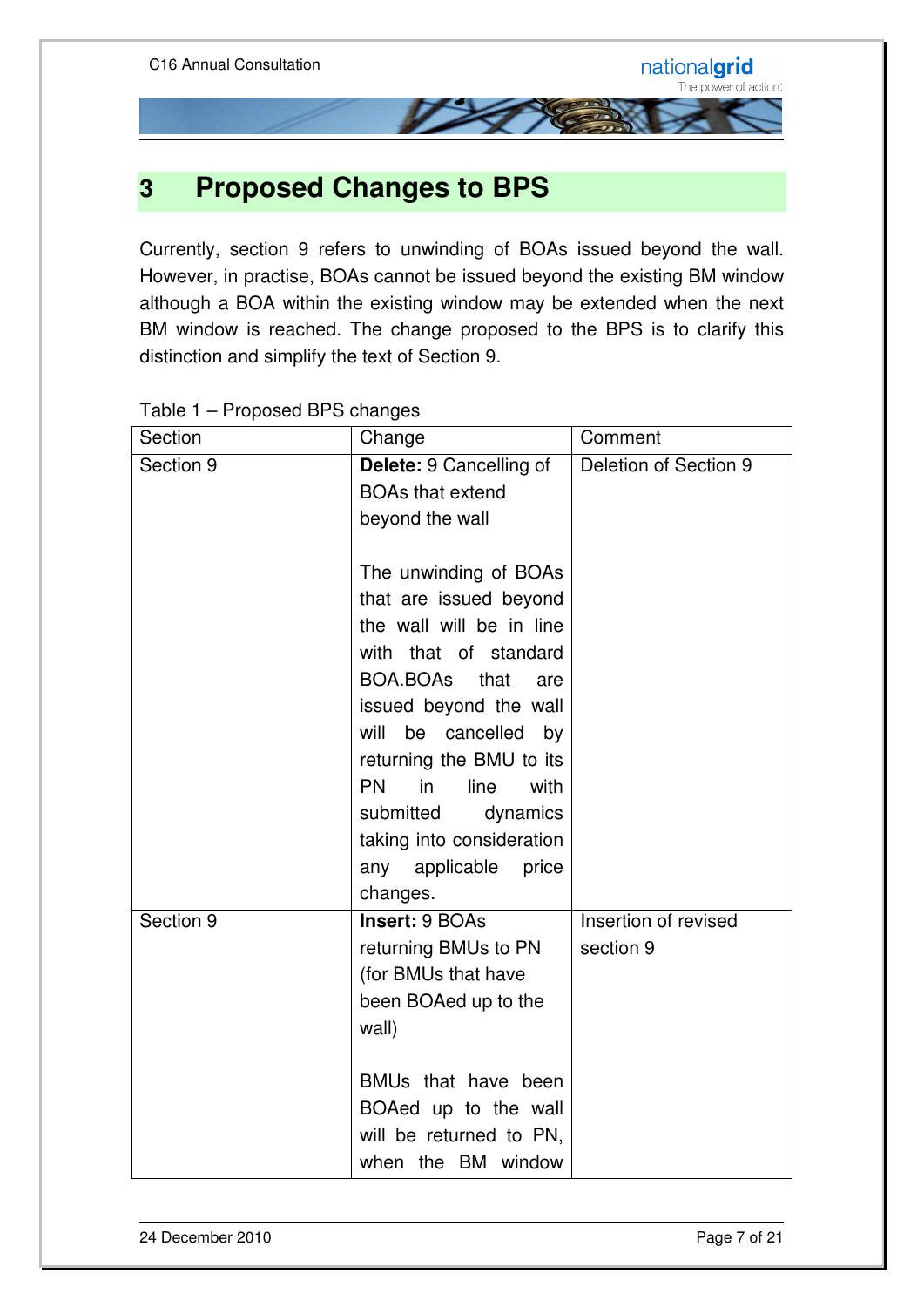

The proposed changes summarised above are shown in a changed marked version of the BPS in Appendix A.

#### **Consultation Question 1**

Do you agree that the changes proposed to the BPS, shown in table 1 have been implemented correctly to the BPS in Appendix A?

#### **Consultation Question 2**

Do you agree that the changes proposed to the BPS, shown above and in Appendix A, should be made?

#### **Consultation Question 3**

Do you have any other comments in relation to the changes proposed to the BPS?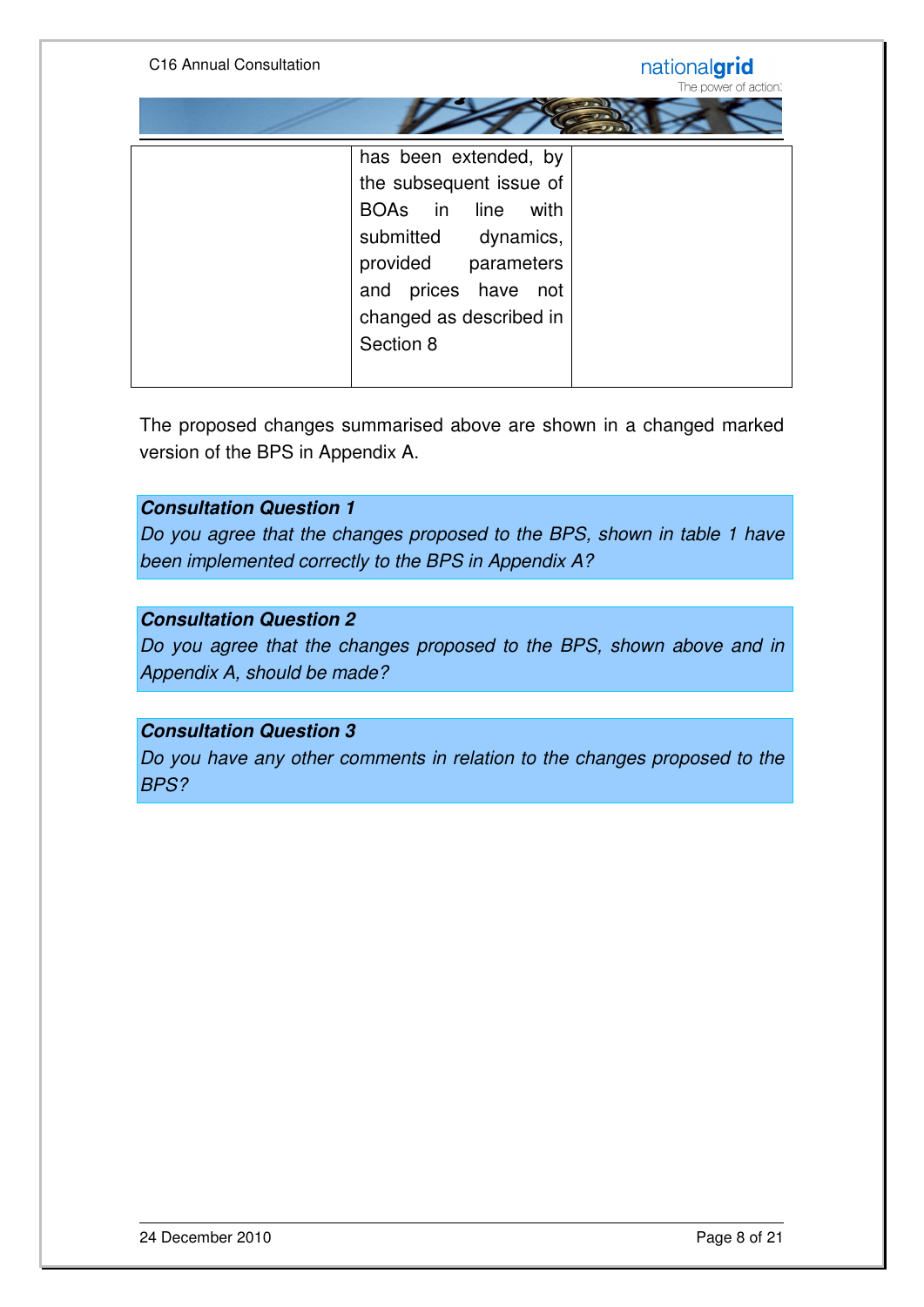# **4 Proposed Changes to the Procurement Guidelines**

The changes proposed to the PGs are the addition of Constraint Management Services and some house-keeping changes. The proposed changes are summarised below in Table 1 and shown in a change marked version of the PG in Appendix B.

| Section                   | Change                      | Comment                      |  |
|---------------------------|-----------------------------|------------------------------|--|
| Part C, Commercial        | <b>Insert: "Constraint</b>  | Constraint Management        |  |
| <b>Ancillary Services</b> | <b>Management Services"</b> | Service                      |  |
|                           | under Commercial            |                              |  |
|                           | <b>Ancillary Services</b>   |                              |  |
| Part C, 2.1 - Description | <b>Insert: "Constraint</b>  | Description of               |  |
| of Balancing Services,    | Management Services-        | <b>Constraint Management</b> |  |
| <b>Ancillary Services</b> | these services are          | <b>Services</b>              |  |
|                           | required when the           |                              |  |
|                           | system is unable to         |                              |  |
|                           | transmit the power          |                              |  |
|                           | supplied to the location    |                              |  |
|                           | of demand due to            |                              |  |
|                           | congestion at one or        |                              |  |
|                           | more parts of the           |                              |  |
|                           | transmission system.        |                              |  |
|                           | The technical               |                              |  |
|                           | requirements for such a     |                              |  |
|                           | service will be specific    |                              |  |
|                           | to the location of the      |                              |  |
|                           | constraint and will be      |                              |  |
|                           | defined in the relevant     |                              |  |
|                           | <b>Commercial Services</b>  |                              |  |
|                           | Agreement."                 |                              |  |
|                           |                             |                              |  |

#### Table 2 – Proposed PG Changes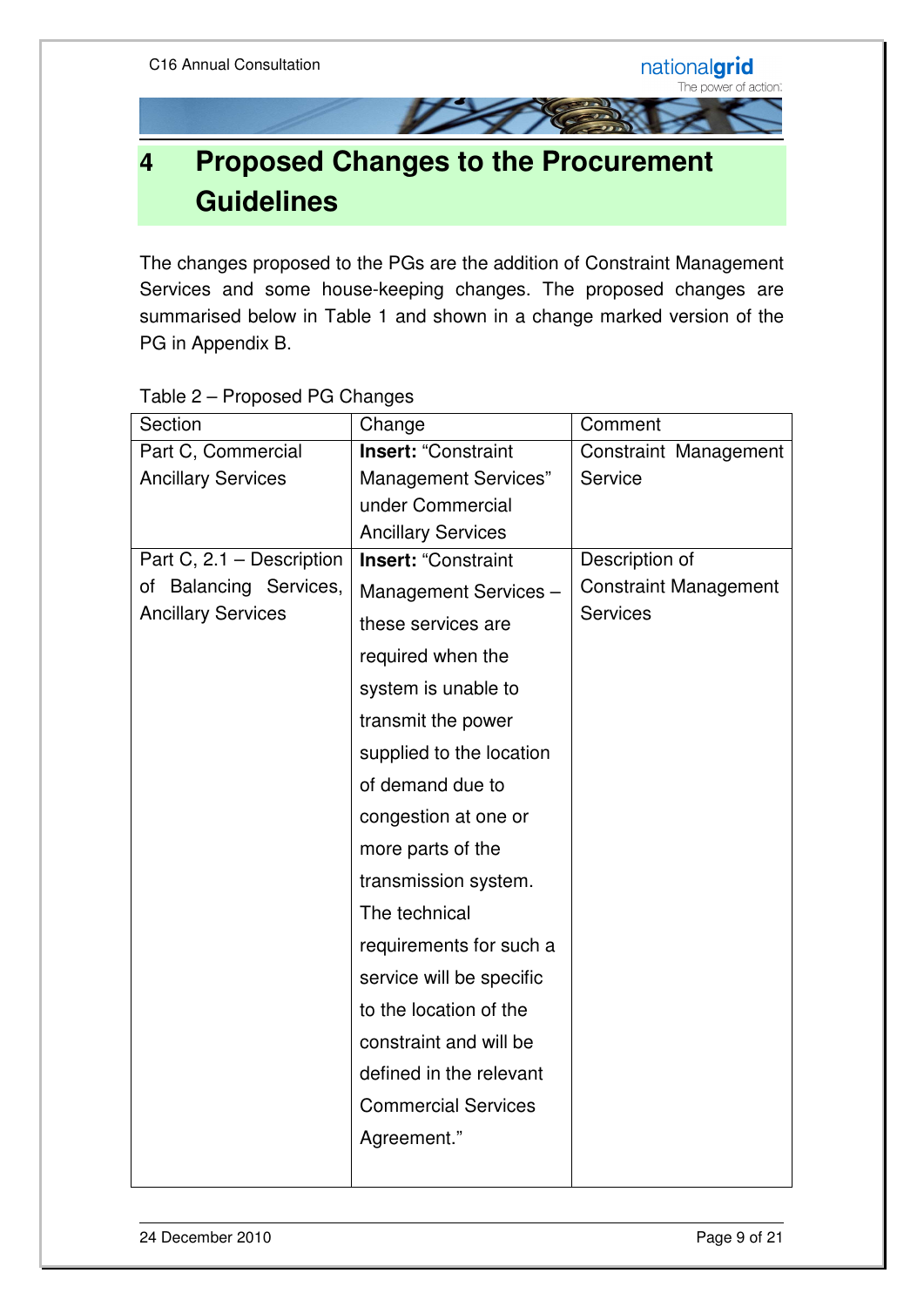#### nationalgrid

 $\sqrt{2}$ 

The power of action.

| Table 1 - Balancing       | <b>Insert: "Constraint</b>    | Constraint Management |  |  |
|---------------------------|-------------------------------|-----------------------|--|--|
| <b>Services Summary</b>   | <b>Management Services"</b>   | Service               |  |  |
| Table                     | in title column (a)           |                       |  |  |
| Table $1 -$ Balancing     | <b>Insert: "Bilateral</b>     | Constraint Management |  |  |
| <b>Services Summary</b>   | <b>Contracts or Contracts</b> | Service               |  |  |
| Table                     | derived from market           |                       |  |  |
|                           | tenders" in Means of          |                       |  |  |
|                           | Procurement column (b)        |                       |  |  |
| Table 1 - Balancing       | Insert: "As required" in      | Constraint Management |  |  |
| <b>Services Summary</b>   | Timescales column (c)         | Service               |  |  |
| Table                     |                               |                       |  |  |
| Part C, 2.1 - Description | Delete: "There is very        | Housekeeping          |  |  |
| of Balancing Services,    | limited and localised         |                       |  |  |
| <b>Ancillary Services</b> | requirement for such a        |                       |  |  |
|                           | service" from the             |                       |  |  |
|                           | Commercial Intertrip          |                       |  |  |
|                           | paragraph                     |                       |  |  |
| Table 1 - Balancing       | <b>Insert: "or Contracts</b>  | Housekeeping          |  |  |
| <b>Services Summary</b>   | derived from market           |                       |  |  |
| Table                     | tenders" in Means of          |                       |  |  |
|                           | Procurement column (b)        |                       |  |  |
|                           | for Commercial                |                       |  |  |
|                           | Intertrips                    |                       |  |  |

M

#### **Consultation Question 4**

Do you agree that the changes proposed to the PG's, shown in table 2 have been implemented correctly in the PG's in Appendix B?

#### **Consultation Question 5**

Do you agree that the changes proposed to the PG's, shown in table 2 and in Appendix B, should be made?

#### **Consultation Question 6**

Do you have any other comments in relation to the changes proposed to the PG's?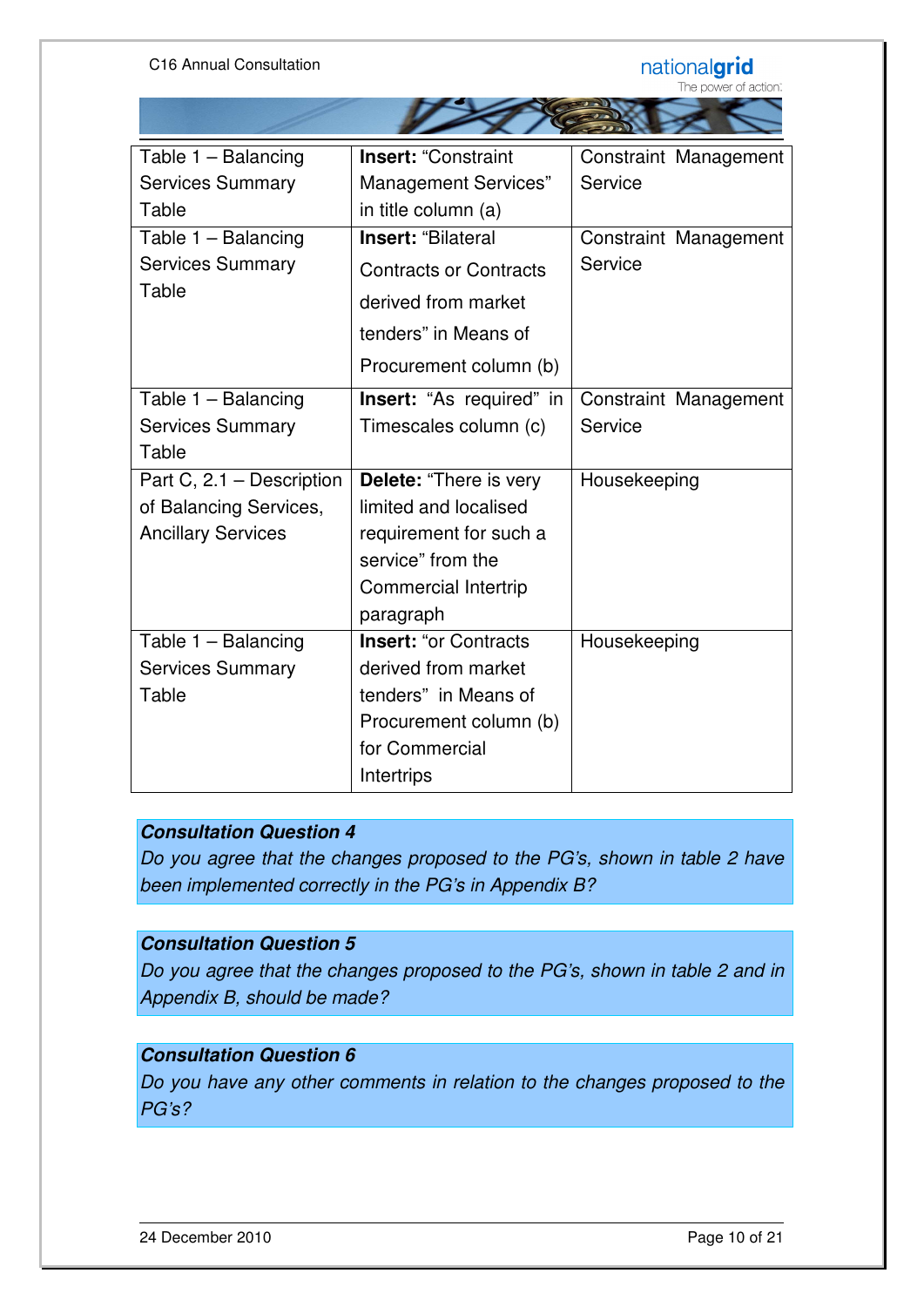

# **5 Proposed Changes to the Applicable Balancing Services Volume Data Methodology Statement (ABSVD)**

The changes proposed to the ABSVD are the addition of a fast de-load service and a number of house keeping changes. The proposed changes are summarised below in Table 2 and shown in a changed marked version of the ABSVD in Appendix C.

| Section                     | Change                    | Comment                  |  |
|-----------------------------|---------------------------|--------------------------|--|
|                             |                           |                          |  |
| Page 2                      | Delete link and replace   | Housekeeping - Replace   |  |
|                             | with:                     | out of date website link |  |
|                             | http://www.nationalgrid.c |                          |  |
|                             | om/uk/Electricity/Balanci |                          |  |
|                             | ng/transmissionlicensest  |                          |  |
|                             | atements/                 |                          |  |
| Page 3                      | Delete: Reference to      | Housekeeping - Update    |  |
|                             | Transco                   | contact details          |  |
| Page 3                      | Delete email address      | Housekeeping - Update    |  |
|                             | and replace with:         | email address            |  |
|                             | BalancingServices@uk.     |                          |  |
|                             | ngrid.com                 |                          |  |
| Part<br>A,<br>Purpose<br>of | Delete link and replace   | Housekeeping: Replace    |  |
| Document                    | with:                     | out of date website link |  |
|                             | http://www.nationalgrid.c |                          |  |
|                             | om/uk/Electricity/Balanci |                          |  |
|                             | ng/transmissionlicensest  |                          |  |
|                             | atements/                 |                          |  |
| Part<br>Α,<br>Purpose<br>οf | Delete: Reference to      | Housekeeping - Update    |  |
| Document                    | Transco                   | contact details          |  |
| Α,<br>of<br>Part<br>Purpose | Delete email address      | Housekeeping - Update    |  |
| Document                    | and replace with:         | email address            |  |
|                             | BalancingServices@uk.     |                          |  |
|                             | ngrid.com                 |                          |  |

Table 3 - Proposed ABSVD changes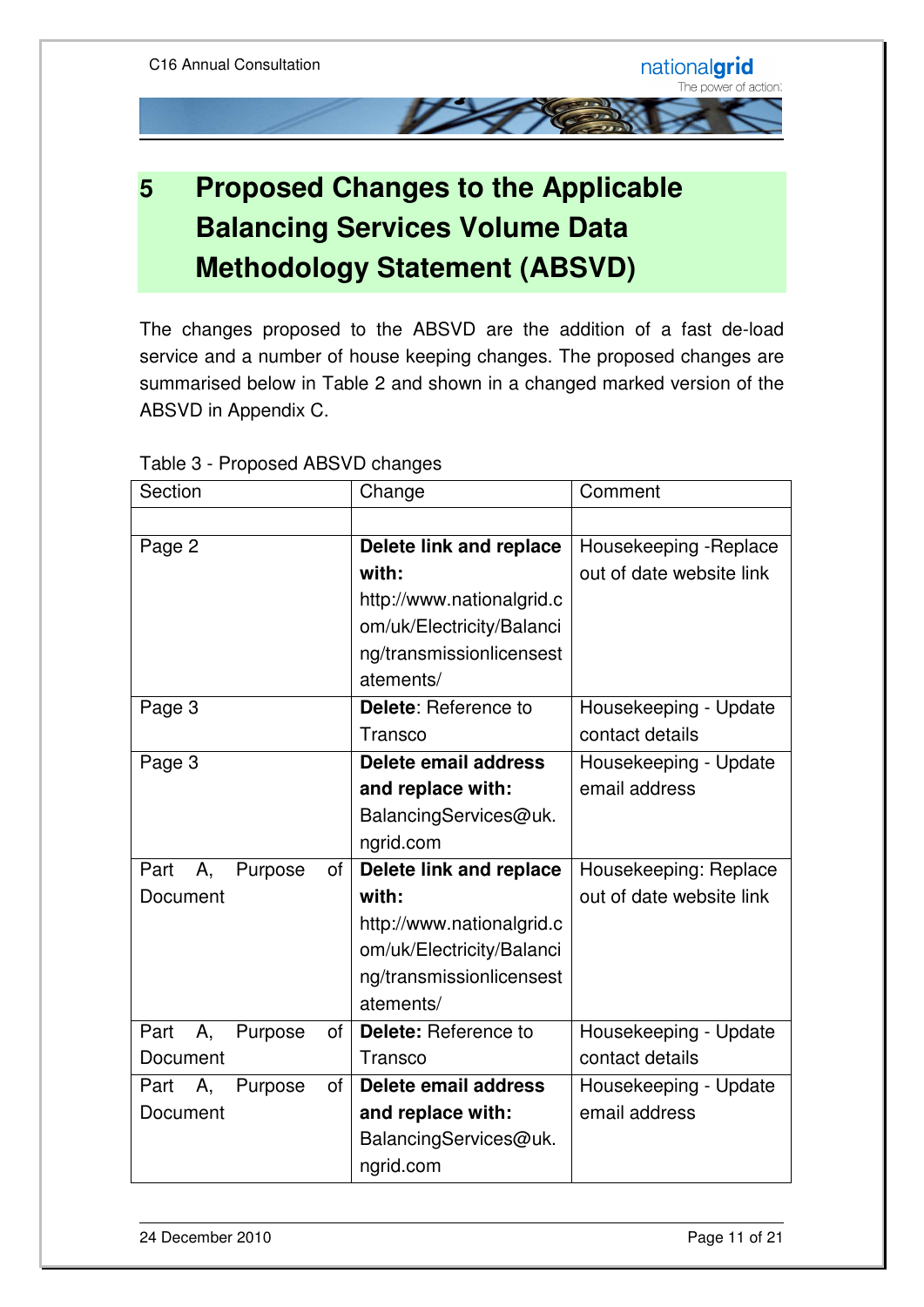#### nationalgrid

C16 Annual Consultation

The power of action.

| Part C 2, Notification    | Delete: Reference to            | Housekeeping - Update    |  |  |  |
|---------------------------|---------------------------------|--------------------------|--|--|--|
| Procedure                 | Transco                         | contact details          |  |  |  |
| Part B 1.2, Balancing     | <b>Insert: Fast De-Load</b>     | Addition of fast de-load |  |  |  |
| Services for inclusion of | Service - Energy                | service.                 |  |  |  |
| <b>ABSVD</b>              | volumes as a result of          |                          |  |  |  |
|                           | an instruction to fast de-      |                          |  |  |  |
|                           | load will be calculated in      |                          |  |  |  |
|                           | accordance with the             |                          |  |  |  |
|                           | relevant Commercial             |                          |  |  |  |
|                           | <b>Services Agreement</b>       |                          |  |  |  |
| Part C, ABSVD             | Insert: Scheme,                 | Addition of fast de-load |  |  |  |
| Methodology, Pg 16        | Commercial Intertripping        | service                  |  |  |  |
|                           | Scheme or Fast De-              |                          |  |  |  |
|                           | <b>Load Service</b>             |                          |  |  |  |
| Part C, ABSVD             | <b>Insert:</b> "or the fast de- | Addition of fast de-load |  |  |  |
| Methodology, Pg 16        | load in instruction", "or       | service                  |  |  |  |
|                           | fast de-load", "or fast         |                          |  |  |  |
|                           | de-load"                        |                          |  |  |  |
| Part C, ABSVD             | <b>Insert:</b> "or fast de-load | Addition of fast de-load |  |  |  |
| Methodology, Pg 17        | instruction"                    | service                  |  |  |  |
| Part C, ABSVD             | Insert: "or a                   | Housekeeping             |  |  |  |
| Methodology, Pg 17, Fig   | Commercial Intertripping        |                          |  |  |  |
| 3                         | Scheme (instantaneous           |                          |  |  |  |
|                           | trip)"                          |                          |  |  |  |
| Part C, ABSVD             | Insert: Figure 3a               | See diagram              |  |  |  |
| Methodology, Pg 18, Fig   |                                 |                          |  |  |  |
| 3a                        |                                 |                          |  |  |  |

**The Communication** 

#### **Consultation Question 7**

Do you agree that the changes proposed to the ABSVD, shown in table 3 have been implemented correctly in the ABSVD in Appendix C?

#### **Consultation Question 8**

Do you agree that the changes proposed to the ABSVD, shown in table 3 and in Appendix C should be made?

**Consultation Question 9**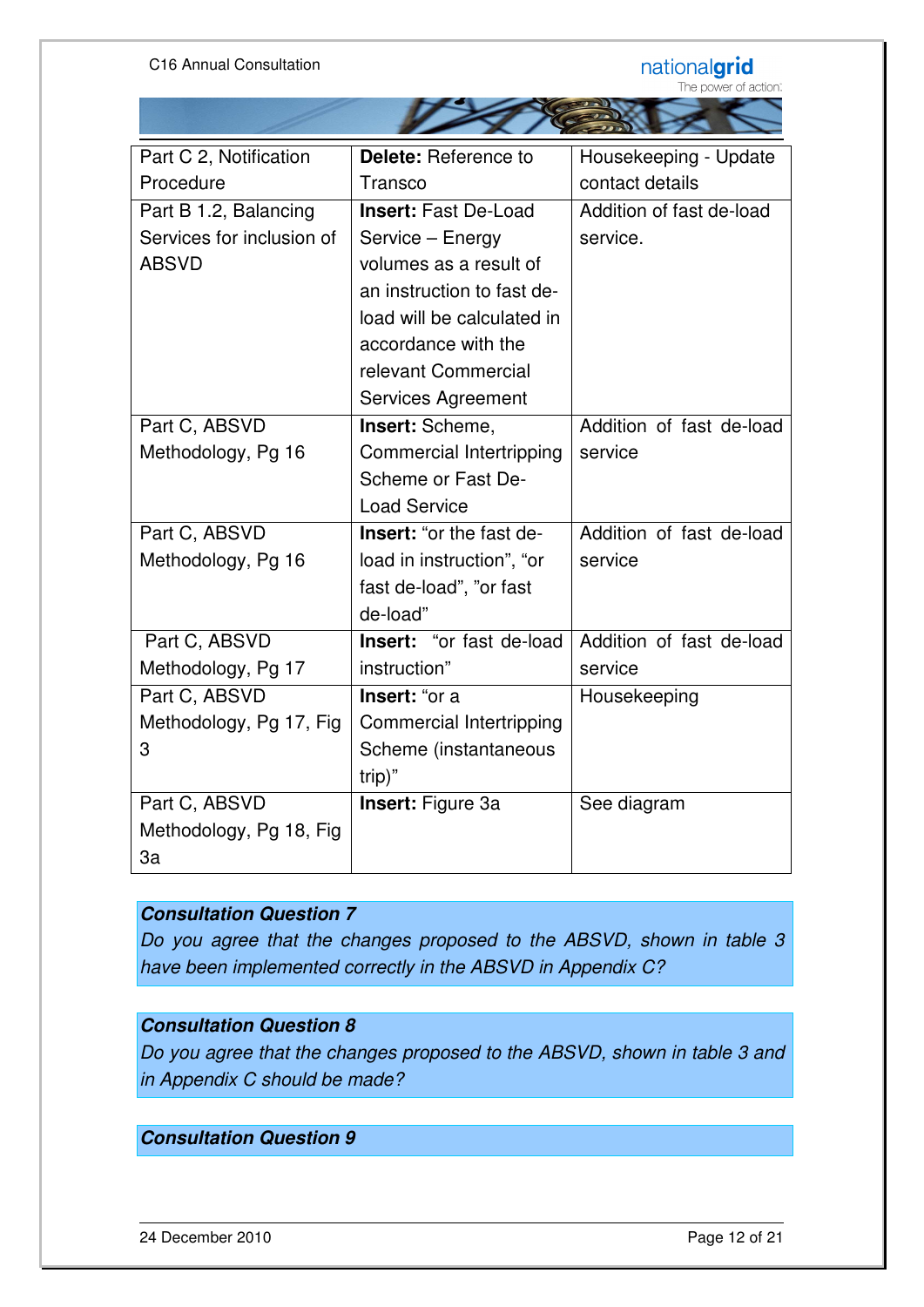Do you have any other comments in relation to the changes proposed to the ABSVD?

# **6 Proposed Changes to Balancing Services Adjustment Data (BSAD)**

The changes proposed to the BSAD is clarification that system-to-system services from Interconnectors will be included in the calculation of BSAD and a house keeping change.

| Section              | Change                        | Comment                  |
|----------------------|-------------------------------|--------------------------|
|                      |                               |                          |
| Page 4               | Delete link and replace       | Housekeeping - Replace   |
|                      | with:                         | out of date website link |
|                      | http://www.nationalgrid.c     |                          |
|                      | om/uk/Electricity/Balanci     |                          |
|                      | ng/transmissionlicensest      |                          |
|                      | atements/                     |                          |
| Section 3.1, Forward | <b>Insert: "services from</b> | Clarification            |
| Contracts            | Interconnectors,"             |                          |

#### Table 4 - Proposed BSAD changes

#### **Consultation Question 10**

Do you agree that the changes proposed to the BSAD, shown in table 4 have been implemented correctly in the BSAD in Appendix D?

#### **Consultation Question 11**

Do you agree that the changes proposed to the BSAD, shown in table 4 and in Appendix D should be made?

#### **Consultation Question 12**

Do you have any other comments in relation to the changes proposed to the BSAD?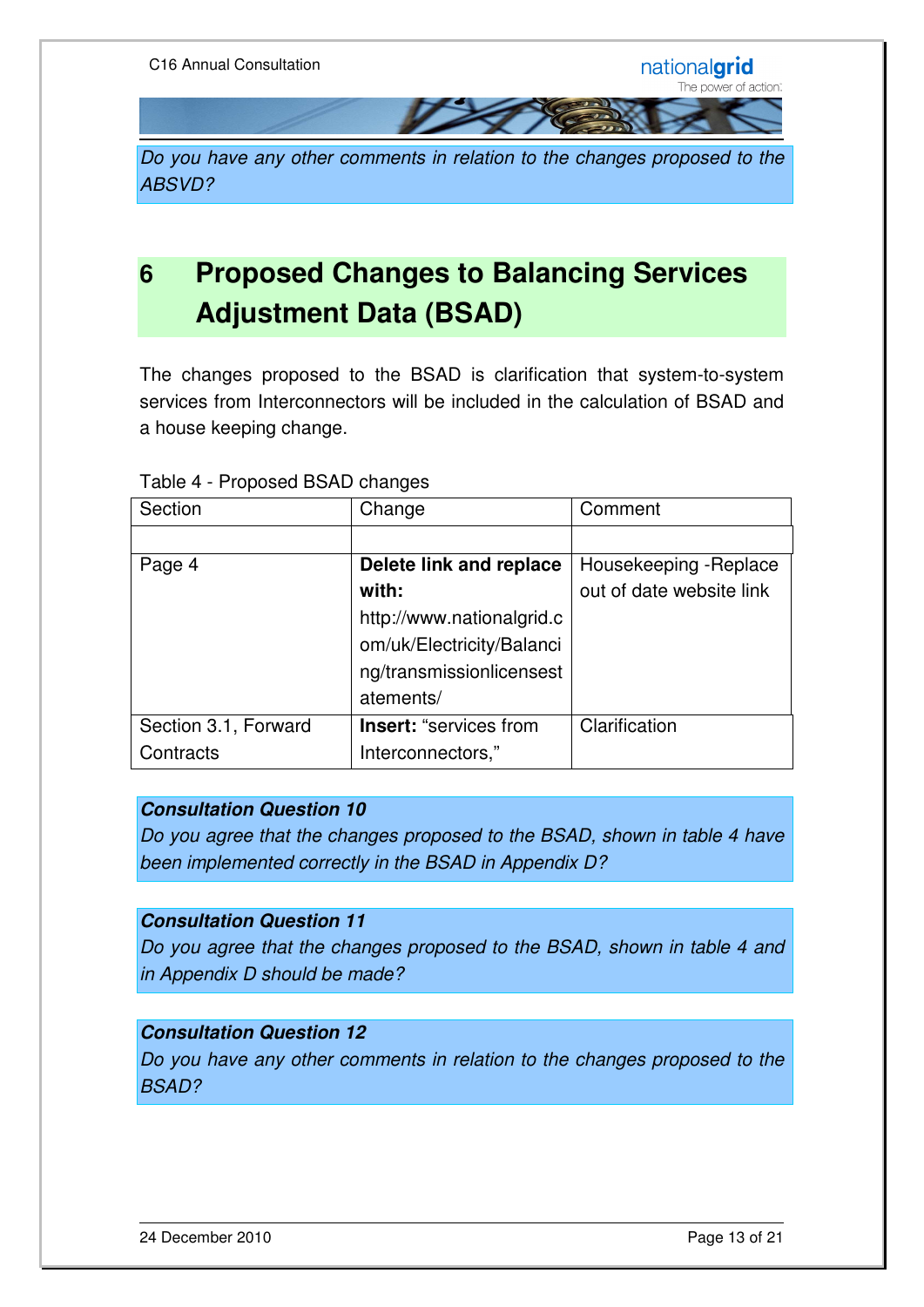### **7 Proposed Implementation Date**

It is envisaged that, unless directed by the Authority otherwise, the implementation date for the revised BPS. PG, ABSVD and BSAD will be 1<sup>st</sup> April 2011.

### **8 Consultation Responses**

#### **8.1 Summary of Consultation Questions**

The consultation questions are summarised in Appendix E. The proforma in Appendix E can be used to respond to the consultation questions, as described in section 8.2.

#### **8.2 How to Respond**

Responses should be submitted by replying to the consultation questions in Appendix E and e-mailing the completed proforma to balancingservices@uk.ngrid.com.

If you do not wish any elements of your response to be made publicly available, please mark these as confidential.

#### **8.3 Deadline for Responses**

The consultation period for this consultation is at least 28 days from the date of publication (20<sup>th</sup> December 2010) of this document. Responses are required **by 24th January 2011**.

#### **8.4 Help with Queries**

If you have queries regarding any aspect of this consultation, please contact:

Tariq Hakeem Commercial Analyst National Grid House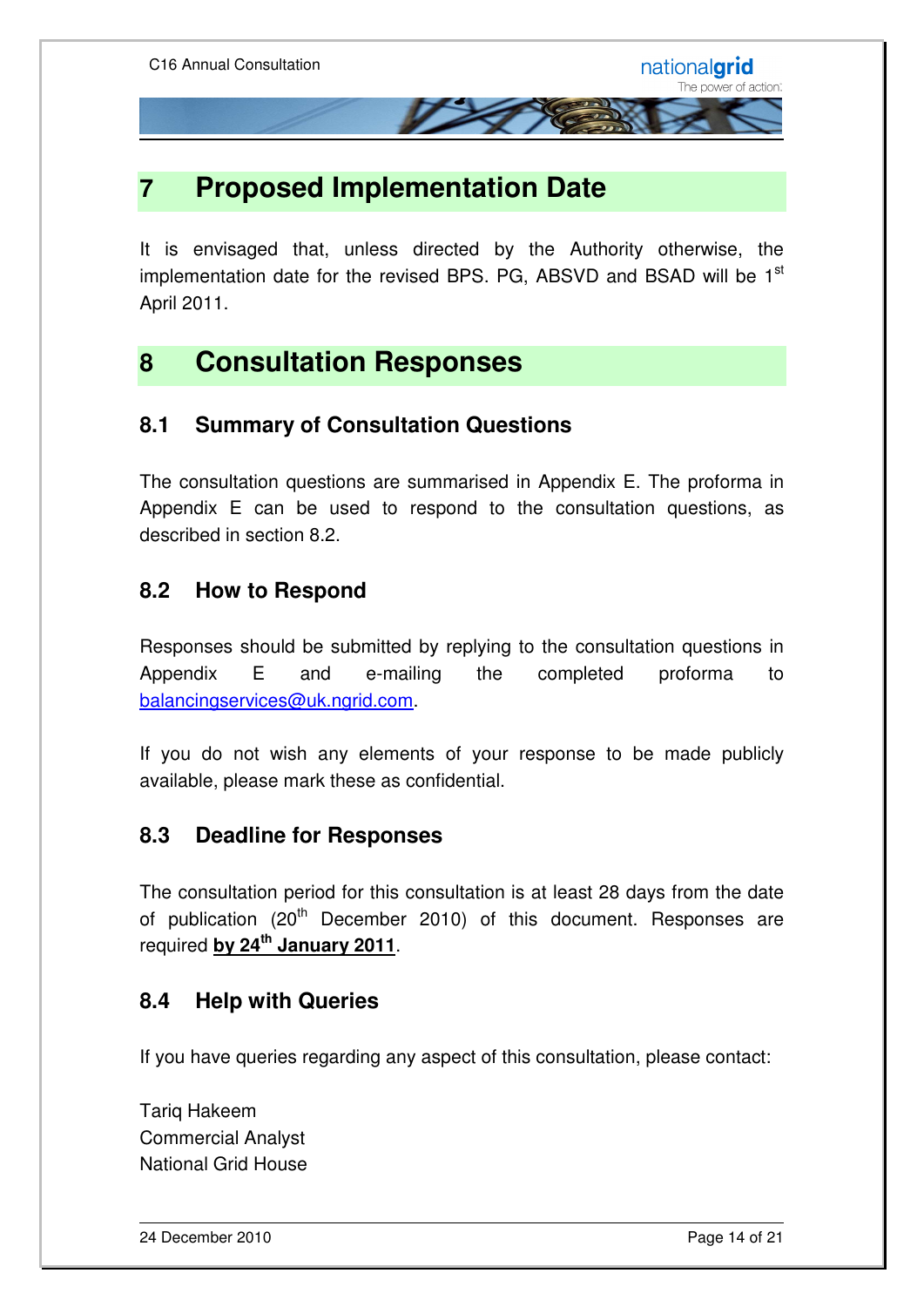nationalgrid The power of action.

Gallows Hill Warwick Technology Park **Warwick** CV34 6DA

Phone: 01926 655439 E-mail: tariq.hakeem@uk.ngrid.com or balancingservices@uk.ngrid.com

## **9 Next Steps**

Following receipt of responses to this consultation, National Grid will prepare and submit a report (in accordance with Electricity Transmission Licence Standard Condition C16 paragraph 8) to the Authority. The consultation document, consultation report, and all responses, will be published on National Grid's website:

www.nationalgrid.com/uk/Electricity/Balancing/consultations/.

The current version of the four documents mentioned in this report can be found at the following link:

www.nationalgrid.com/uk/Electricity/Balancing/transmissionlicensestatements/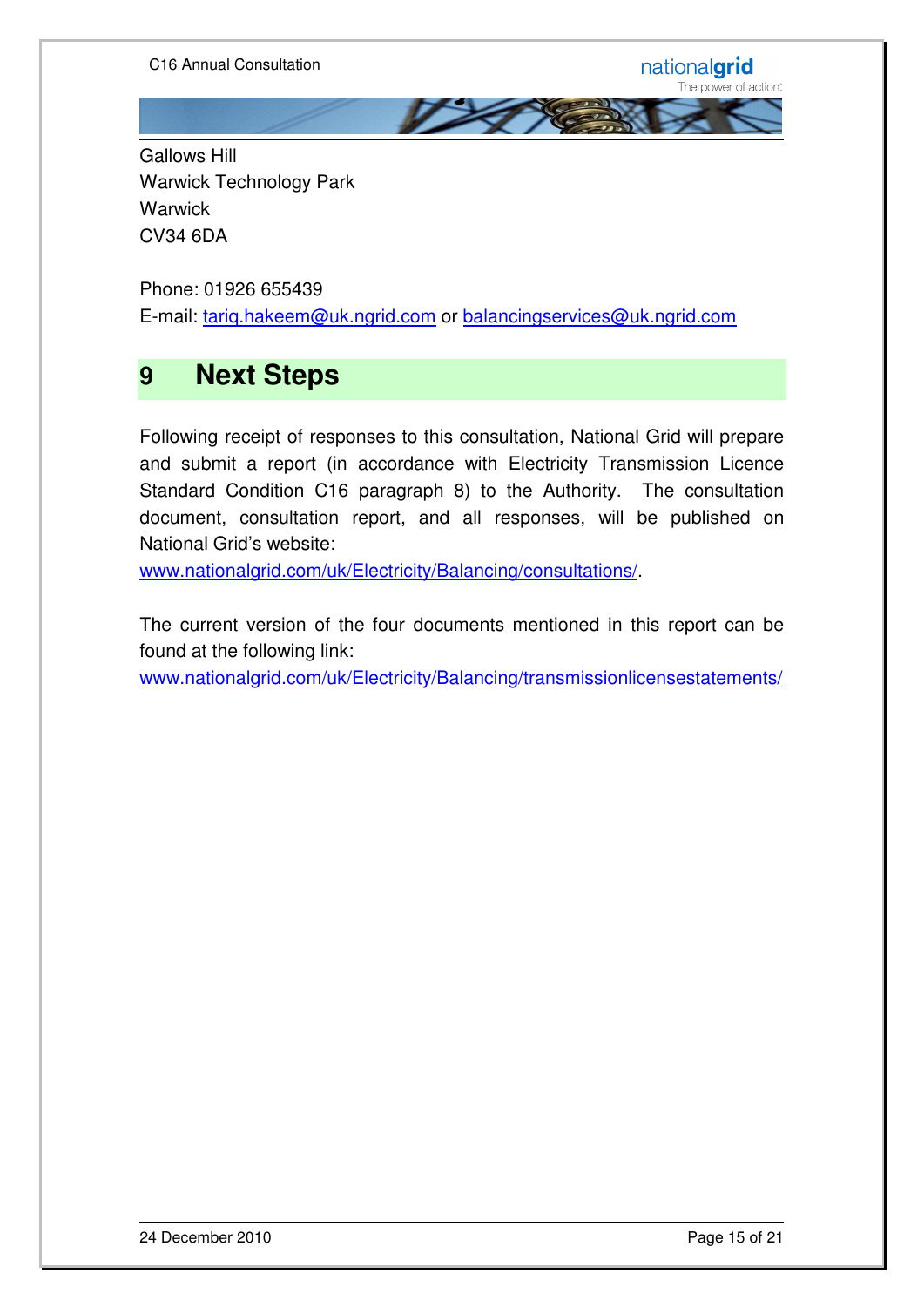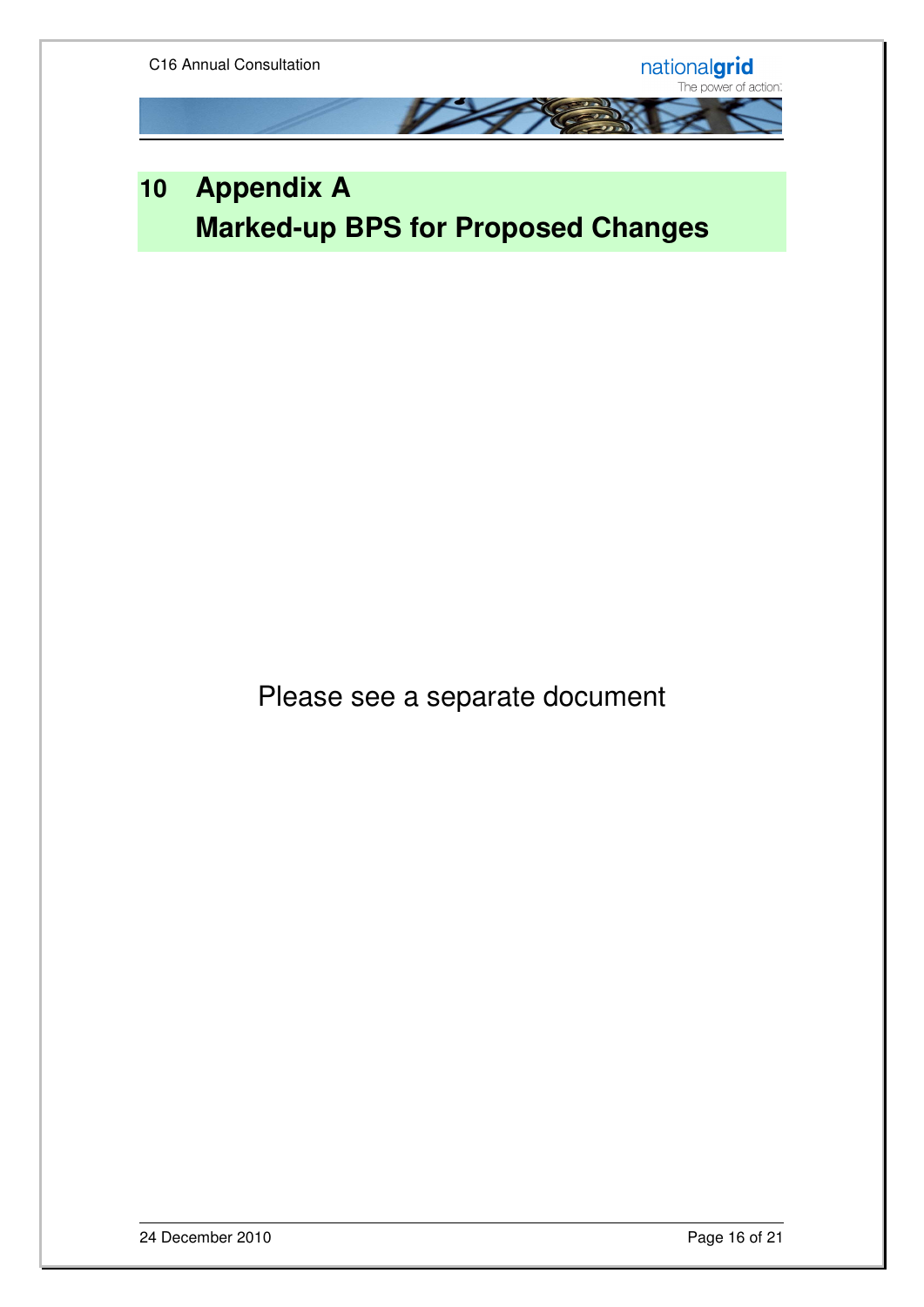

**Proposed Changes** 

Please see a separate document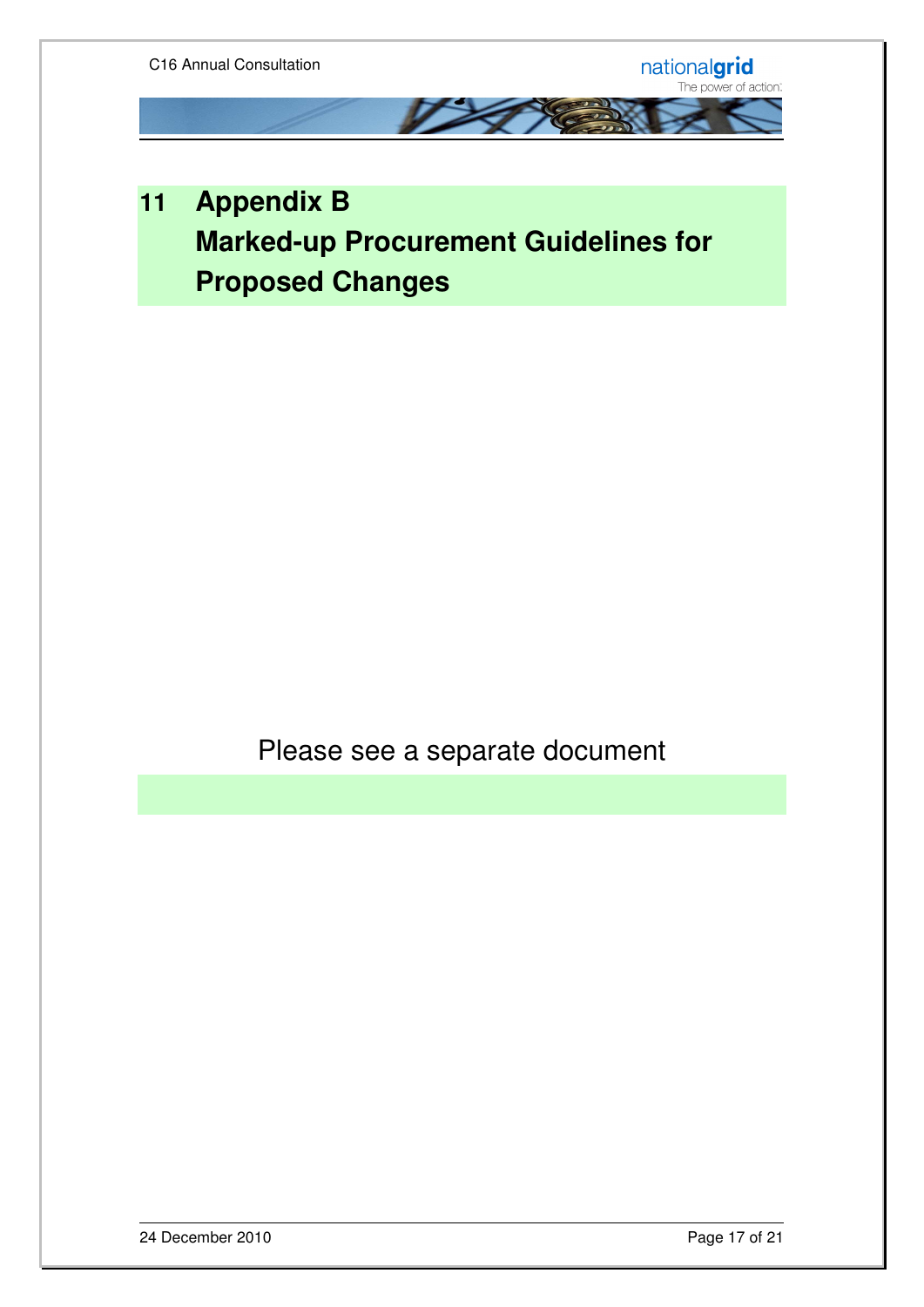nationalgrid<br>The power of action:



# **12 Appendix C Marked-up ABSVD for Proposed Changes**

Please see a separate document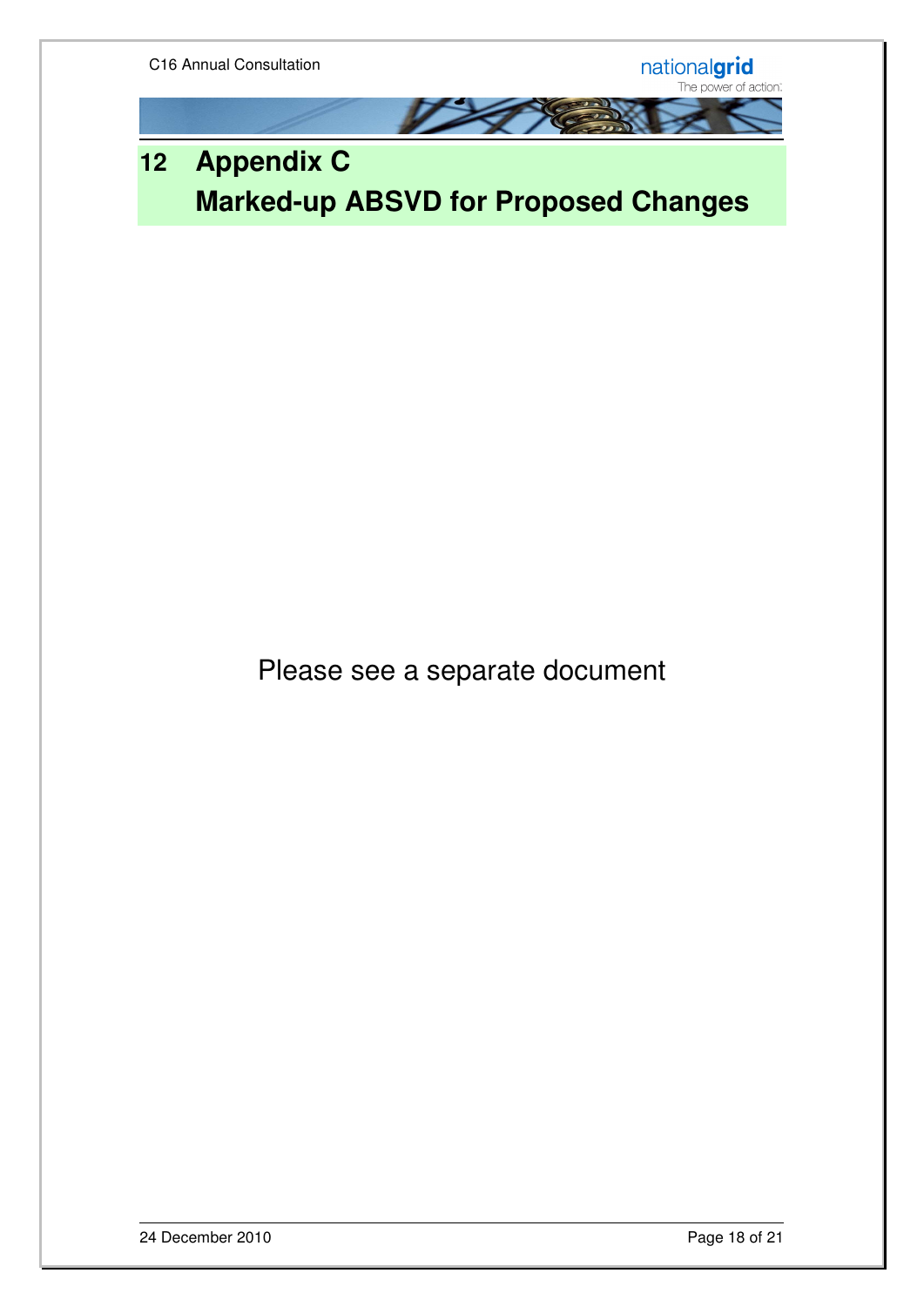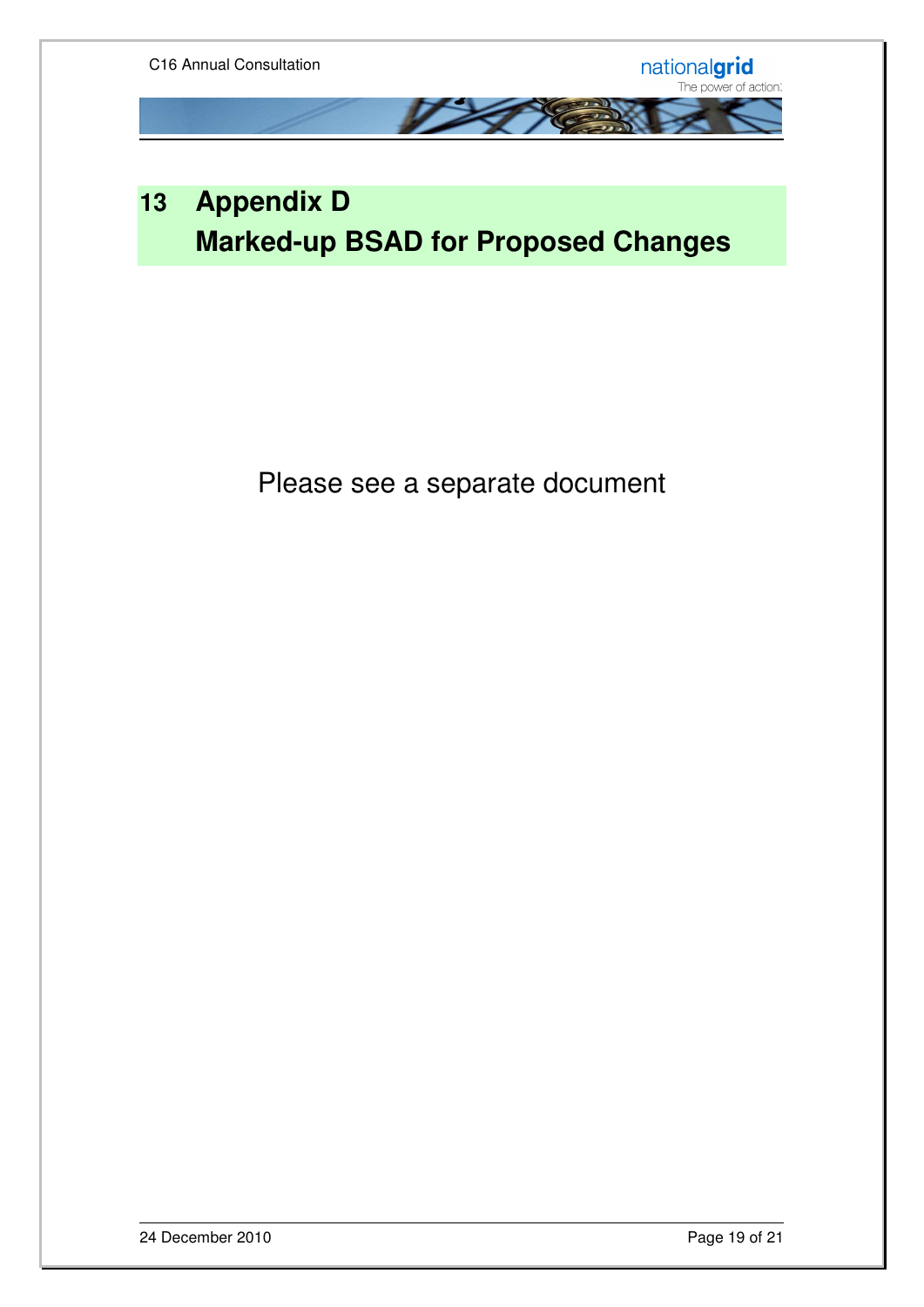

# **14 Appendix E Consultation Questions**

National Grid invites responses to this consultation by 24th January 2011. The responses to specific consultation questions (summarised below) or any other aspect of this consultation can be provided by completing the following proforma.

Please return the completed proforma to **balancingservices@uk.ngrid.com.** 

| <b>Respondent:</b>                                                                 |  |
|------------------------------------------------------------------------------------|--|
| <b>Company Name:</b>                                                               |  |
| Does this response contain<br>confidential information? If<br>yes, please specify. |  |

| <b>No</b>      | Question                                                  | <b>Response</b> | <b>Rationale</b> |
|----------------|-----------------------------------------------------------|-----------------|------------------|
|                |                                                           | (Y/N)           |                  |
| $\mathbf{1}$   | that<br>the<br>Do you<br>agree                            |                 |                  |
|                | changes proposed to the                                   |                 |                  |
|                | BPS, shown in table 1 have<br>been implemented correctly  |                 |                  |
|                | to the BPS in Appendix A?                                 |                 |                  |
| $\overline{2}$ | Do you agree that the                                     |                 |                  |
|                | changes proposed to the                                   |                 |                  |
|                | BPS, shown above and in<br>Appendix A, should be          |                 |                  |
|                | made?                                                     |                 |                  |
| $\overline{3}$ | Do you have any other                                     |                 |                  |
|                | comments in relation to the                               |                 |                  |
|                | proposed changes to the                                   |                 |                  |
|                | BPS?                                                      |                 |                  |
| $\overline{4}$ | Do you agree that<br>the                                  |                 |                  |
|                | changes proposed to the                                   |                 |                  |
|                | PG's, shown in table 2 have<br>been implemented correctly |                 |                  |
|                | in the PG's in Appendix B?                                |                 |                  |
|                |                                                           |                 |                  |
| 5              | the<br>that<br>Do you<br>agree                            |                 |                  |
|                | changes proposed to the                                   |                 |                  |